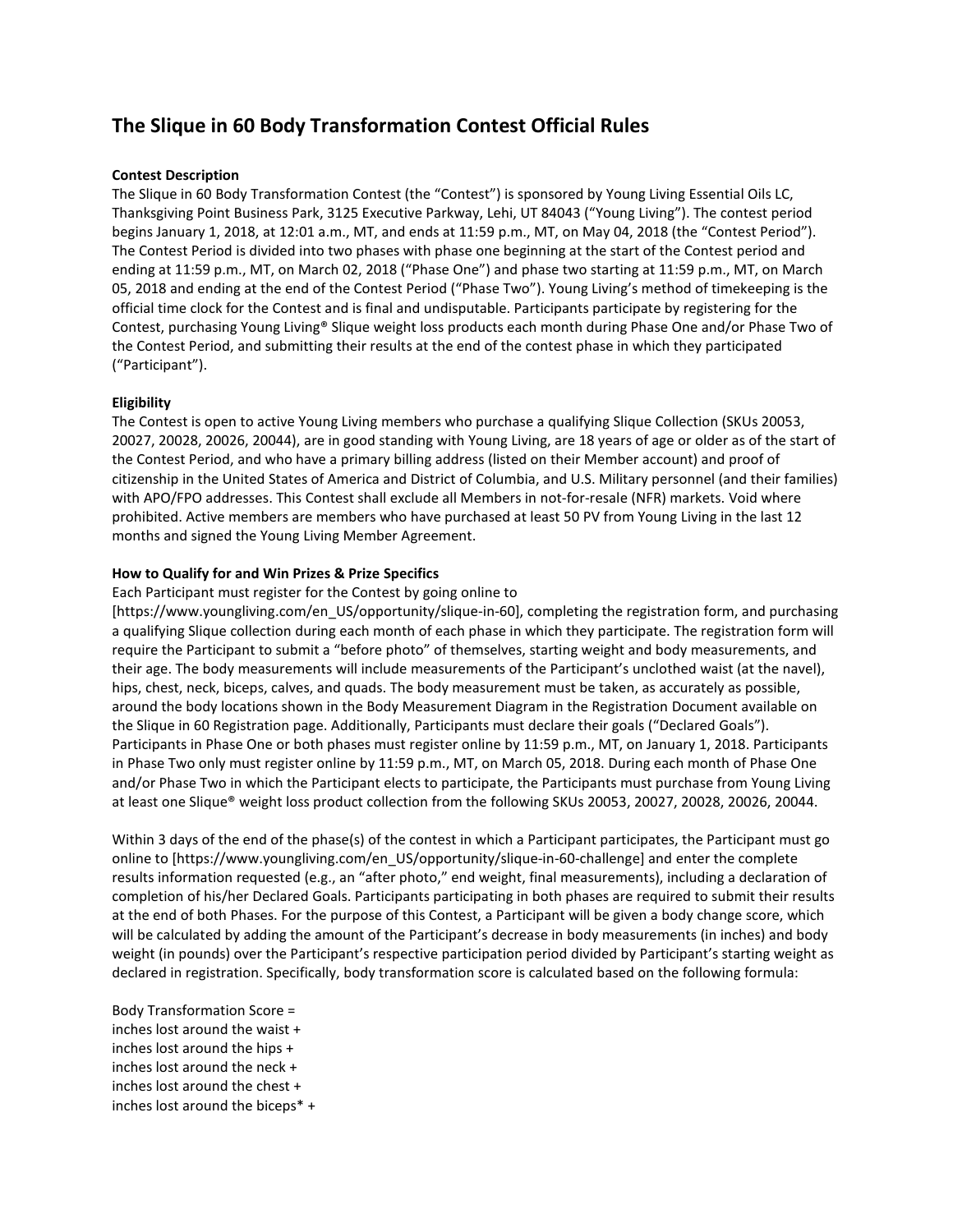inches lost around the calf\* + inches lost around the quads\* + total pounds lost divided by starting weight. \*Bicep, calf, and quad measurements will be taken from each arm/leg, respectively.

# Grand Prize (120 Day Champions)

The Participant with the overall highest Body Transformation Score over the entire Contest Period from each of the sex/age groups listed below will be awarded a Grand Prize to include, the Participation prize, Slique in 60 water bottle, Premier Aroma Collection, and one Apple® Watch Series 2, and a \$3,000 US dollar check in the name of the winning Participant, (ARV \$6,091.84).

## Phase Prizes

The Participant in each of Phase One and Phase Two and from each of the sex/age groups listed below with the overall highest Body Transformation Score for that group during that phase will be awarded the Participation Prize, a Slique in 60 water bottle, one Apple® Watch Series 2, Select 30 Oil Collection, and a 200 ER point credit to their personal member account (ARV \$1,023.42).

3 Participants in each of Phase One and Phase Two and from each of the sex/age groups listed below with the next highest Body Transformation Scores for that group during that phase will be awarded both the Participation Prize, a Slique in 60 water bottle, an Active & Fit Kit (item# 5502), and a 50 ER point credit in their Membership Account. (ARV \$226.84).

Ten Participants in each of Phase One and Phase Two and from each of the sex/age groups listed below with the next highest Body Transformation Scores for that group during that phase will be awarded both the Participation Prize, a Slique in 60 water bottle, and a 50 ER point credit in their Membership Account. (ARV \$115).

# Participation Prize (Conquerors)

All Participants who register for the Contest, enter their results at the end of the Contest, purchase a qualified Slique Collection each month of the phase they have registered for, and do not qualify for another prize will receive a "Slique in 60" recognition style pin and a "Slique in 60" t shirt, having a combined approximate retail value ("ARV") of \$35.

Sex/Age Groups:

- Women ages 18 35
- Women ages 36 50
- Women ages 50+
- Men ages 18- 35
- Men ages 36-50
- Men ages 50+

Sex is based on biological sex indicated on the Participant's birth certificate.

In the event a Participant qualifies for a Participation Prize or a Phase Prize, that Participant will only be awarded a single prize and not two prizes. However, a Participant that qualifies for the Grand Prize and a Phase Prize is eligible to receive both prizes.

## **General Prize Conditions**

Young Living is not responsible for and the winners will not receive the difference, if any, between the actual value of a Prize at the time of award and the ARV stated in these Official Rules or in any Contest related correspondence or materials. All federal, state, and local taxes (including income and withholding taxes), if any, as well as any other costs and expenses associated with Prize acceptance and use not specified herein as being provided are the winner's responsibility, regardless of whether the Prize is used in whole or in part. In no event will Young Living be responsible for awarding more than the Prizes stated herein. In the event there are not enough eligible Members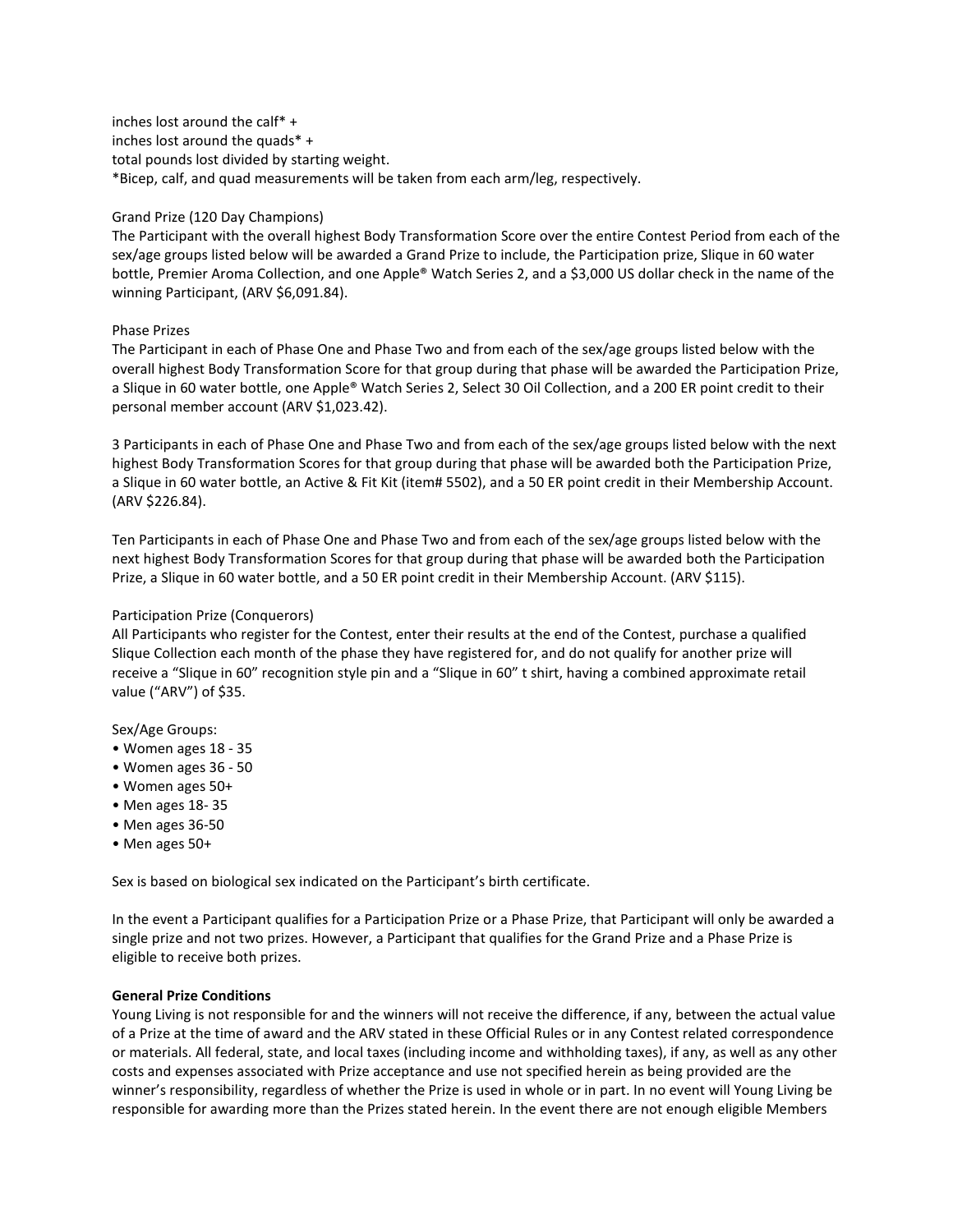to award all Prizes, Young Living reserves the right to only award the number of Prizes as there are eligible Members. Any Prizes not awarded after the Contest Period may remain unawarded. Prize restrictions/conditions stated herein are not all-inclusive. Prizes are not transferrable or redeemable for cash, except that Young Living reserves the right, at Young Living's sole discretion, to substitute a prize (or portion thereof) for a prize of greater or equal value. Prizes are awarded "AS IS" and WITHOUT WARRANTY OF ANY KIND, express or implied, including, without limitation, any implied warranty of merchantability or fitness for a particular purpose. During the Contest Period, the participants with the highest Body Change Scores may be audited on a regular basis to monitor compliance with the Young Living Policies and Procedures applicable to the Member's jurisdiction ("Young Living's Policies and Procedures"). Any violation of Young Living's Policies and Procedures will disqualify the participant from the Contest in its entirety.

## **Notification/Prize Acceptance**

Member participants may, at Young Living's sole discretion, have access to a detailed breakdown of their point totals via email request to sliquein60@youngliving.com. Grand Prize winners will be determined following the conclusion of the Contest Period, on or before [06/01/18] a list of Grand Prize winners may be available on Virtual Office (YoungLiving.org) once the winners have been determined and verified following the conclusion of the Contest Period.

## **License**

By accepting any Prize, the respective winner consents to the use of his/her name, address (city and state/province of residence), voice, and statements relating to the Contest and Young Living, and photographs or other likeness, without further compensation, notification or permission in any publicity or advertising carried out by Young Living or any related entities in any media without territorial or time limitation, except where prohibited by law.

# **Limitations of Liability**

Young Living and its affiliates, subsidiaries, parent companies, advertising and promotion agencies, printers, and judges involved in this Contest are not responsible for any inaccuracies in information which may be used in the Contest, for any technical or human error which may occur in the processing of entries, including data entered by entrants, any entry miscommunications such as technical failures related to computer, telephone, cable, and unavailable network or server connections, related technical failures, or other failures related to hardware, software, or virus, or incomplete, late, or misdirected entries. Any compromise to the fair and proper conduct of this Contest related to a computer virus or similar type of technical impairment that may affect the proper fairness, security, and administration of the Contest may result in the termination, amendment, or modification of the Contest or portion thereof at the sole discretion of Young Living. Young Living reserves the right, in its sole discretion, to void any entries of entrants whom Young Living believes has attempted to tamper with or impair the administration, security, fairness, or proper play of this Contest or who acts in a non-sportsman like manner or with the intent to threaten or harass any other person.

By participating in the Contest, participants waive all rights to claim punitive, incidental and consequential damages, attorneys' fees, or any damages other than actual out-of-pocket costs or losses that may arise in connection with participation in the Contest or acceptance, possession, and use of any prize. All causes of action arising out of or connected with this Contest or any Prize awarded shall be resolved individually, without resort to any form of class action. Some jurisdictions may not allow certain limitations on damages or the ability to seek damages through a class action, so some of these restrictions may not apply to you.

## **Other Rules and Regulations**

If aspects of the qualifying Slique Collection or Prizes change that are beyond the control of Young Living, neither Young Living, nor any other promotional partners furnishing Prizes, will be liable or responsible for any such changes and Young Living reserves the right to substitute a product or prize of equivalent or greater value, at Young Living's sole and absolute discretion, if, for any reason, all or any portion of a Prize, as described herein, are or become unavailable. No transfer of a Prize to a third party is permitted. By accepting a Prize, Prize winners agree that Young Living shall not be liable for any injuries, damages, or losses of any kind resulting from or in connection with the awarding, acceptance, possession, or use of the Prize or any aspects or parts thereof.